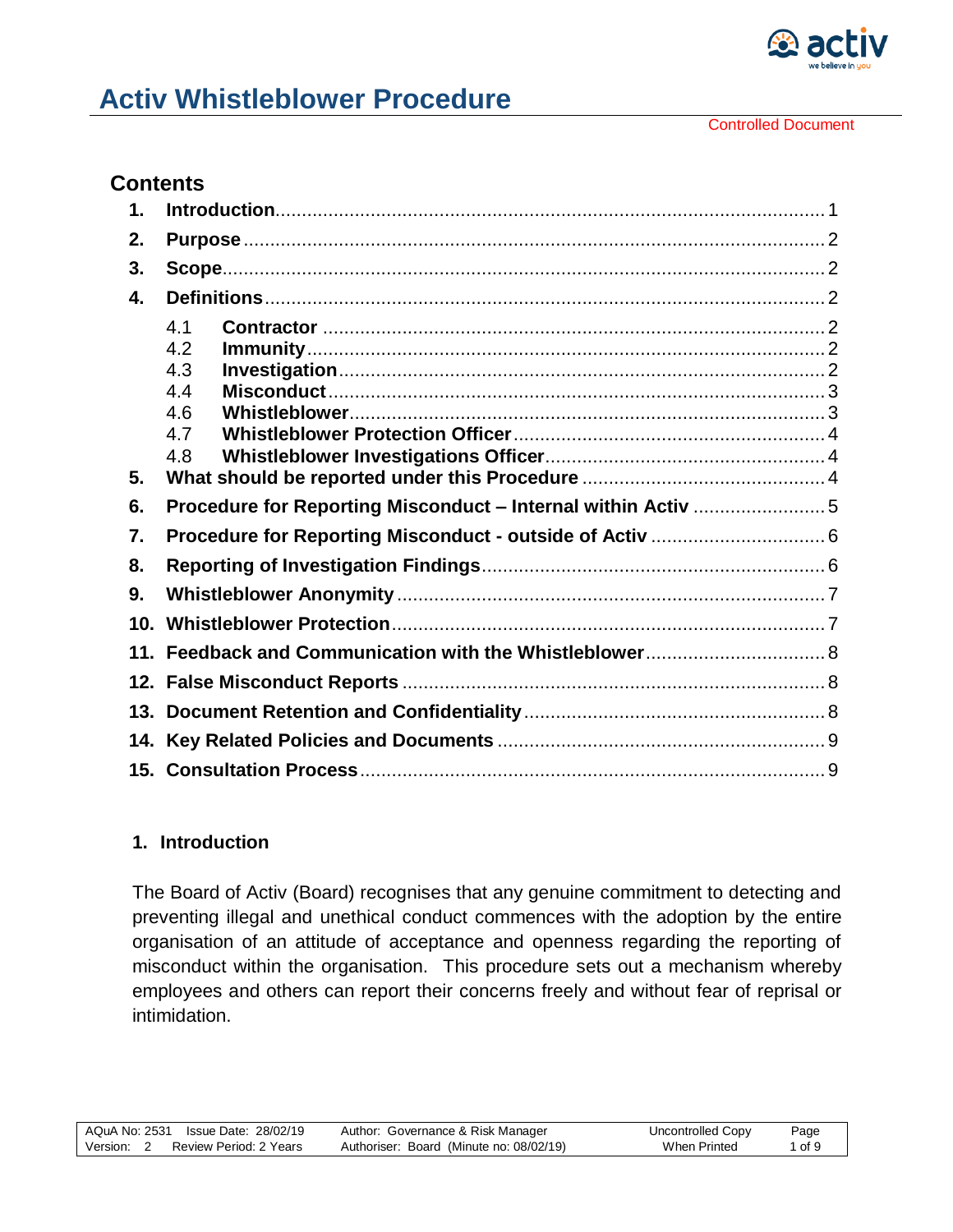

### <span id="page-1-0"></span>**2. Purpose**

In accordance with the Policy, this Procedure provides a reporting mechanism available when employees and other individuals related to Activ genuinely believe a person or persons have committed a serious breach of the law, or engaged in unethical conduct which may result in danger or an illegality that will affect others.

The Policy and Procedure relate to matters that are genuinely believed cannot be dealt with under the Activ Complaints Policy & Procedure, the Code of Conduct & Ethics Policy, the Management of Performance & Conduct Guidelines, or the Respect in the Workplace Policy.

### <span id="page-1-1"></span>**3. Scope**

This Procedure applies to all of Activ's staff, employees, customers, volunteers, directors (and any spouse, sibling, guardian, child or dependent of any of the preceding people), suppliers, contractors and consultants (including their employees).

### <span id="page-1-2"></span>**4. Definitions**

<span id="page-1-3"></span>For the purposes of this Procedure, the definitions listed below apply.

### 4.1 **Contractor**

A person or firm that undertakes a contract to provide materials or labour to perform a service or do a job.

### <span id="page-1-4"></span>4.2 **Immunity**

An undertaking given by Activ to a Whistleblower that Activ will not take action against the Whistleblower, adverse to the interests of the Whistleblower, as a result of receiving a genuine report of Misconduct from the Whistleblower.

### <span id="page-1-5"></span>4.3 **Investigation**

A search of evidence connecting or tending to connect a person (either a natural person or a body corporate) with conduct that infringes the law.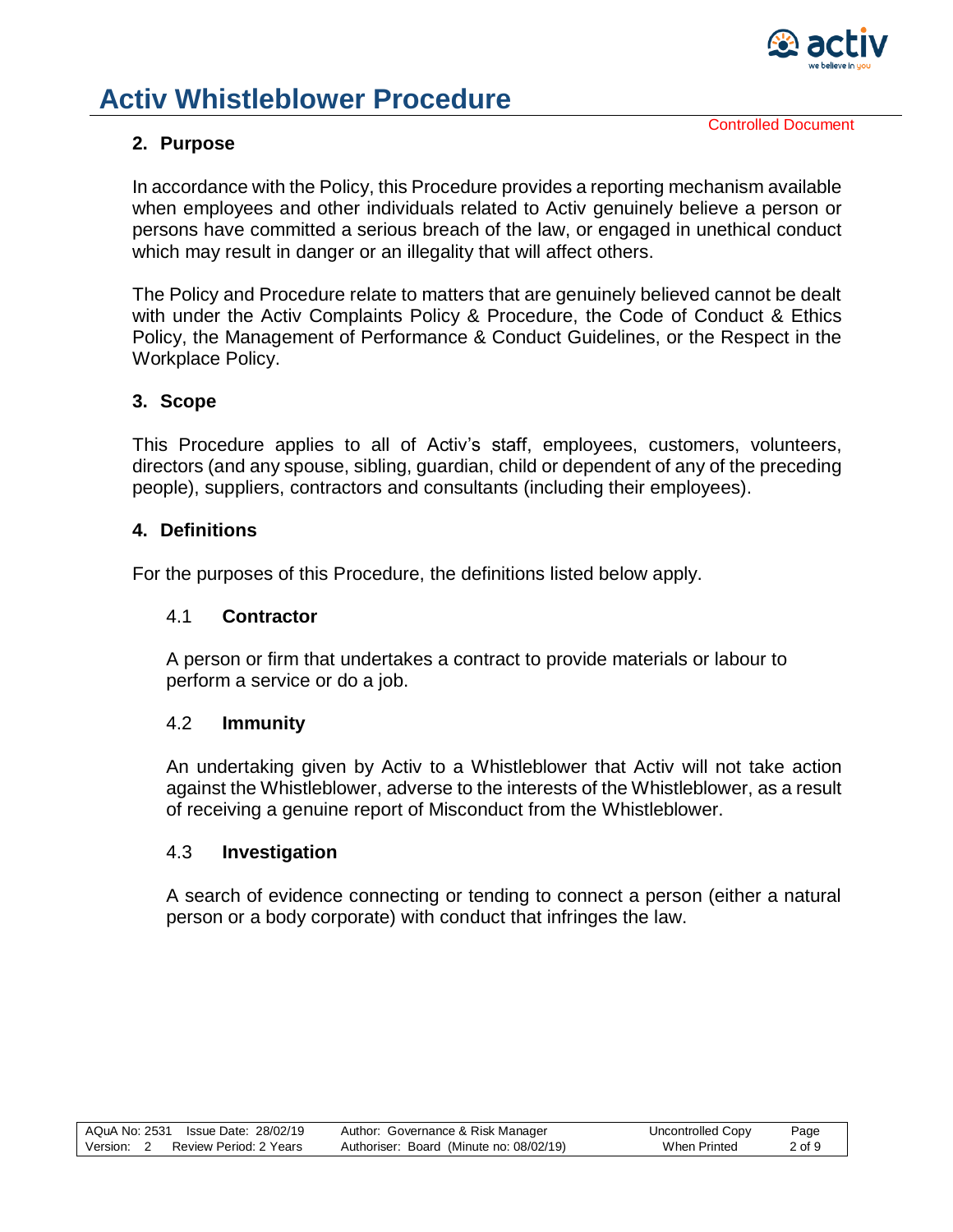

### <span id="page-2-0"></span>4.4 **Misconduct**

Whistleblowers are encouraged to report any genuine concerns they have that Activ, or any person acting by or on behalf of Activ, has breached, or intends to breach the law or engage in any unethical behaviour. Matters which should be reported under this Procedure, whether actual or suspected may include:

- Dishonest, fraudulent, corrupt or unlawful conduct or practices such as bribery, coercion, corruption, money laundering or theft.
- Misleading or deceptive conduct, including conduct or representations which amount to improper or misleading accounting or financial reporting practices.
- Unethical conduct taken by or on behalf of Activ such as the dishonest altering of company records or financial data, the adoption of unethical and unlawful accounting practices or serious financial impropriety.
- Conduct within Activ's control which presents a significant and imminent danger to the environment or to the health and safety of members of the public including any conduct that has been reported to the management of Activ but not acted upon within a reasonable time of being reported.
- Any action taken against, or harm suffered by a person as a result of making a report under this Procedure.
- Any serious breach of the laws relating to harassment, discrimination, victimisation, safety or bullying that cannot be dealt with under the Activ Complaints Policy and Procedure, the Code of Conduct & Ethics Policy, the Management of Performance & Conduct Guidelines, or the Respect in the Workplace Policy.

### 4.5 **Supplier**

A person or organization that provides something needed such as a product or service.

### <span id="page-2-1"></span>4.6 **Whistleblower**

A Whistleblower is an Activ staff member, employee, customer, volunteer, director (and any spouse, child or dependent of any of the preceding people), supplier, contractor and consultant (including their employees) who whether anonymously or not:

- a) makes or attempts to make a report of Misconduct to Activ using the Misconduct Report Form;
- b) wishes to avail themselves of protection against reprisal for having made the report; and
- c) is accepted by Activ under this procedure as a Whistleblower.

|          |                        | Author: Governance & Risk Manager       | Uncontrolled Copy | Page   |
|----------|------------------------|-----------------------------------------|-------------------|--------|
| Version: | Review Period: 2 Years | Authoriser: Board (Minute no: 08/02/19) | When Printed      | 3 of 9 |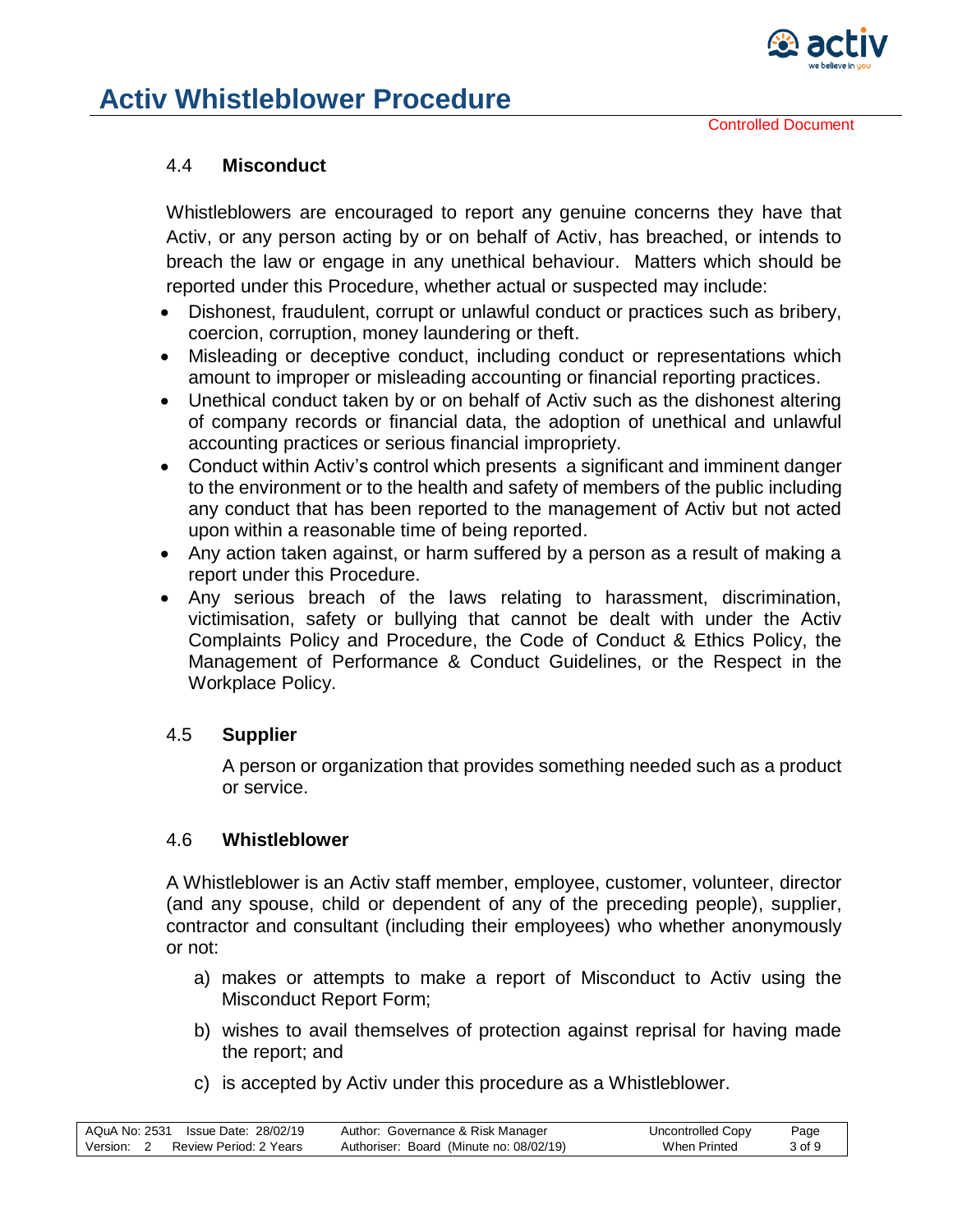

#### <span id="page-3-0"></span>4.7 **Whistleblower Protection Officer**

A Whistleblower Protection Officer (WPO) is an appropriately qualified person who is appointed by Activ as a WPO under this Procedure and has responsibility for accepting reports of Misconduct from Whistleblowers and protecting Whistleblowers. Activ generally has three options for WPO:

- a) The Chief Executive Officer;
- b) The Executive Manager, People & Quality; and
- c) The Governance & Risk Manager.

The WPO will consider a disclosure made by a Whistleblower and determine if this Procedure applies.

#### <span id="page-3-1"></span>4.8 **Whistleblower Investigations Officer**

A Whistleblower Investigations Officer (WIO) is an individual appointed by the WPO to conduct an investigation into a report of Misconduct received from a Whistleblower. The role of the WIO is to investigate the substance of the complaint to determine whether there is evidence in support of the matters raised or, alternatively, to refute the report made.

The WPO will appoint the WIO on a case by case basis, depending on the nature of the report. The WIO will be an independent party who is not associated with the area under investigation.

### <span id="page-3-2"></span>**5. What should be reported under this Procedure**

All Whistleblowers are encouraged to report conduct that they believe qualifies as Misconduct under this Procedure.

Whistleblowers should, prior to making a report in accordance with this Procedure, consider whether the alleged Misconduct could be more appropriately dealt with under the Activ Complaints Policy & Procedure, the Code of Conduct & Ethics Policy, the Management of Performance & Conduct Guidelines, or the Respect in the Workplace Policy.

Reports made other than in accordance with the procedures set out in Paragraph 6 or 7 of this Procedure will not be considered reports of Misconduct and the Whistleblower will not be entitled to the anonymity and immunity protections afforded by the Whistleblower Policy or Procedure. These investigations will be dealt with either under the Complaints Policy or Procedure, or the Management of Performance & Conduct Guidelines.

Any report received from a Whistleblower must be accepted and investigated in the first instance in accordance with the procedure set out below.

|          | AQuA No. 2531 Issue Date: 28/02/19 | Author: Governance & Risk Manager       | Uncontrolled Copy   | Page   |
|----------|------------------------------------|-----------------------------------------|---------------------|--------|
| Version: | Review Period: 2 Years             | Authoriser: Board (Minute no: 08/02/19) | <b>When Printed</b> | 4 of 9 |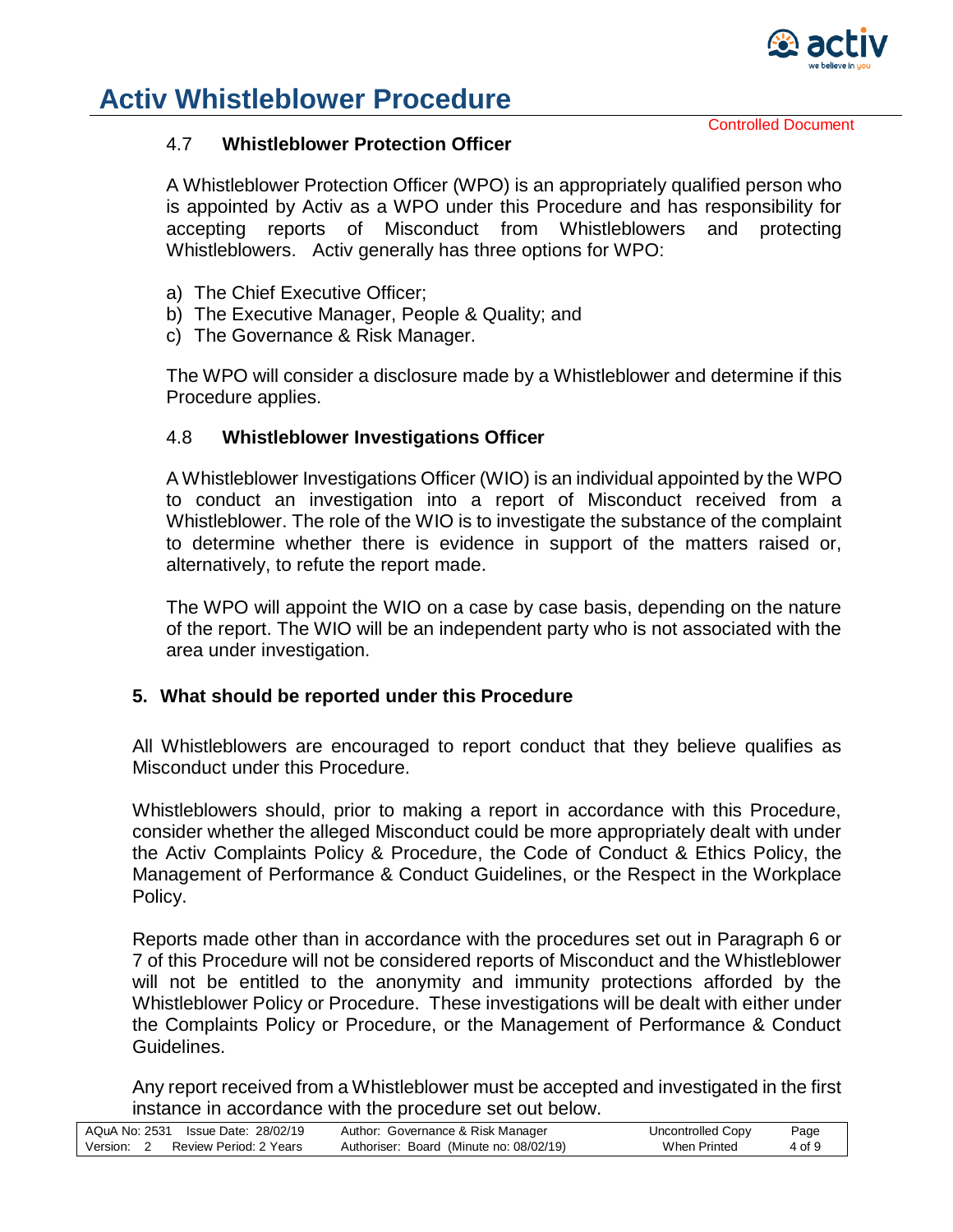

Controlled Document

### <span id="page-4-0"></span>**6. Procedure for Reporting Misconduct – Internal within Activ**

If a Whistleblower becomes aware of conduct that they believe could be Misconduct, then the following reporting mechanism is available:

6.1 Whistleblowers may contact Activ's CEO, EM P&Q or GRM to discuss and report any issue as outlined in Section 4.3.

*Concerns should be documented as soon as possible using the Misconduct Report Form ('MRF') (AQuA: 2532). This can be completed either by the Whistleblower or the WPO who was contacted by the Whistleblower.* 

- a) The WPO must conduct an initial assessment of any verbal or written report of complaint within five (5) days to ascertain whether further investigation is warranted. Where the WPO is not the CEO, and the matter does not relate to the CEO, WPO will advise the CEO of the Misconduct reported;
- b) If further action is necessary, the WPO will communicate and assign an appropriate Whistleblower Investigation officer (WIO) within 5 days;
- c) The WIO will conduct an initial risk assessment with the Whistleblower in relation to any potential impacts of reporting the Misconduct to ensure necessary steps are taken to afford safeguard protections;
- d) The WIO must proceed with the investigation following the principles of fairness and a commitment to rectify any wrongdoing verified by the investigation. The WIO will determine what resources are needed and secure access to those resources, including where necessary the assistance of other employees or external professional help (including lawyers, accountants, forensic analysts or operational experts).
- e) The WIO will consider any process or/control improvements that may be implemented as result of the Misconduct report (such as risk assessments, audits, and internal reviews.).
- f) The Whistleblower must be kept informed verbally or in writing of the progress of the complaint at an agreed frequency, provided the disclosure of the information does not breach another person's privacy.
- g) The investigation process should be completed in a timely manner upon initial contact with the Whistleblower.
- 6.2 Whistleblowers may alternatively wish to discuss and report the matter with their direct manager or HR first to determine whether the conduct may qualify as Misconduct Managers who become aware of any matter in line with Section 4.3 should encourage the Whistleblower to contact a WPO as outlined in Paragraph 6.1 or can make a report on their behalf.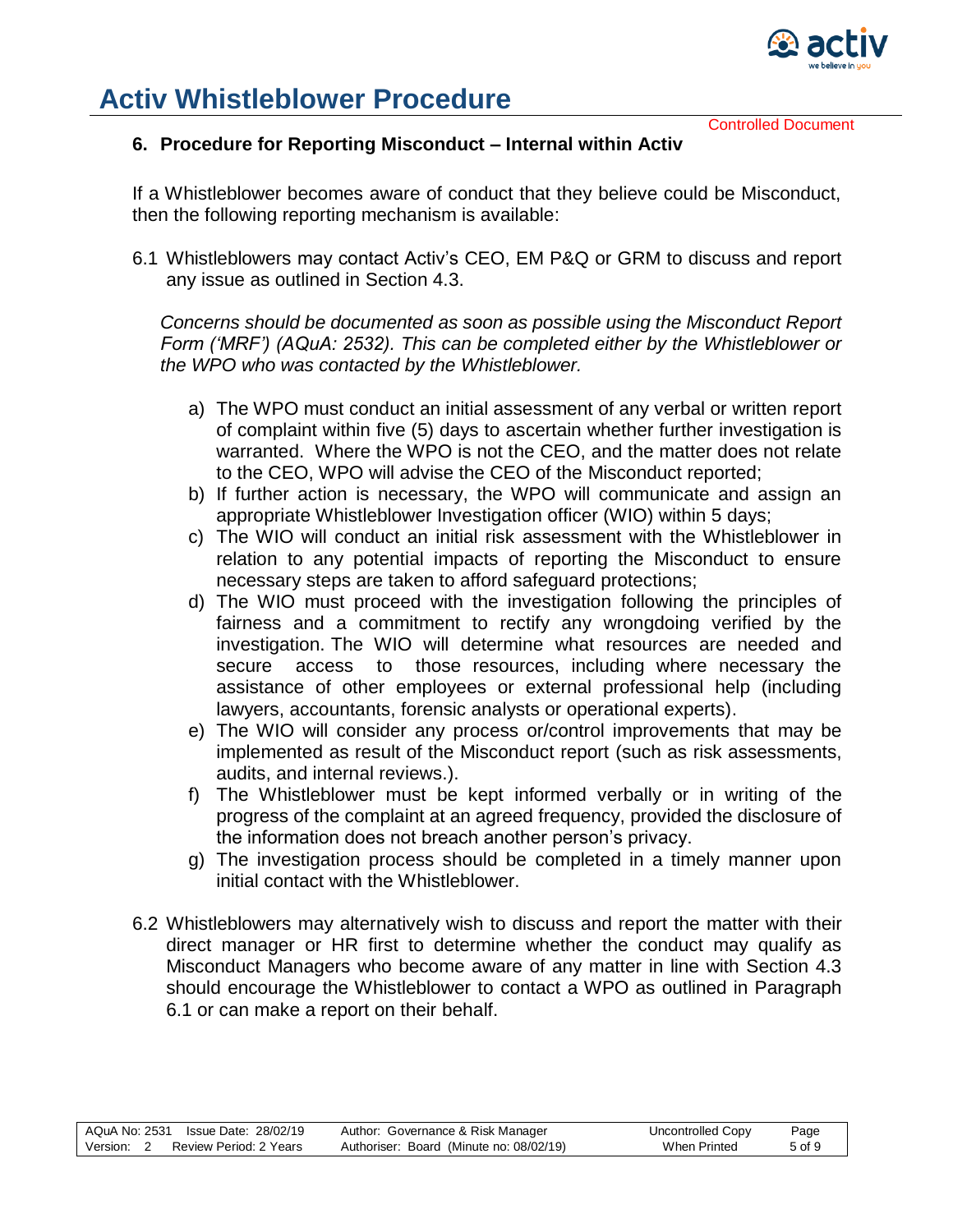

Controlled Document

- 6.3 Where the Whistleblower does not feel comfortable reporting internally using the above mechanisms, or where the Whistleblower has previously done so and believes no appropriate action has been taken, they may contact the CEO (who will act as the WPO) directly to discuss the incident. In the event where the matter relates to the CEO or a Board Member, the matter can also be reported directly to the Chair of the Board (who will act as the WPO).
- 6.4 The WPO cannot decline to accept a report if the WPO determines it to be a valid report of potential Misconduct unless the WPO is absent from the office or the WPO has a conflict of interest.

It is Activ's aim that all Whistleblowers feel that any issues of Misconduct raised by them will be dealt with in a serious and timely fashion by Activ in accordance with this Procedure.

### <span id="page-5-0"></span>**7. Procedure for Reporting Misconduct - outside of Activ**

The Whistleblower should attempt to report internally within Activ prior to reporting externally. However external reporting is also available as set out in this Section if deemed appropriate or where the Whistleblower believes they have taken adequate steps to report internally but appropriate action has not been taken.

The following external reporting is available to Whistleblowers:

- Your Call Disclosure Line:
- Australian Charities & Not-for-profits Commission (ACNC); and
- Australian Securities & Investments Commission (ASIC).

### <span id="page-5-1"></span>**8. Reporting of Investigation Findings**

The WIO will prepare an Investigation Report and forward the Investigation Report to the WPO, the CEO (where the matter does not relate to the CEO) and the Chair of the Board in a timely manner. The Chair of the Board will manage reporting to the Board.

An appropriate response in accordance with the investigation report will be undertaken. This response will include addressing any unacceptable conduct and taking remedial action required to prevent any future occurrences of the same Misconduct.

Where issues of discipline arise, those issues will be dealt with in accordance with any applicable Activ procedures for disciplinary matters. Where allegations of unacceptable conduct made against another person cannot be substantiated, that person will be advised accordingly and will be entitled to continue in their role as if the allegations had not been made.

|                                    | Author: Governance & Risk Manager       | Uncontrolled Copy | Page   |
|------------------------------------|-----------------------------------------|-------------------|--------|
| Version:<br>Review Period: 2 Years | Authoriser: Board (Minute no: 08/02/19) | When Printed      | 6 of 9 |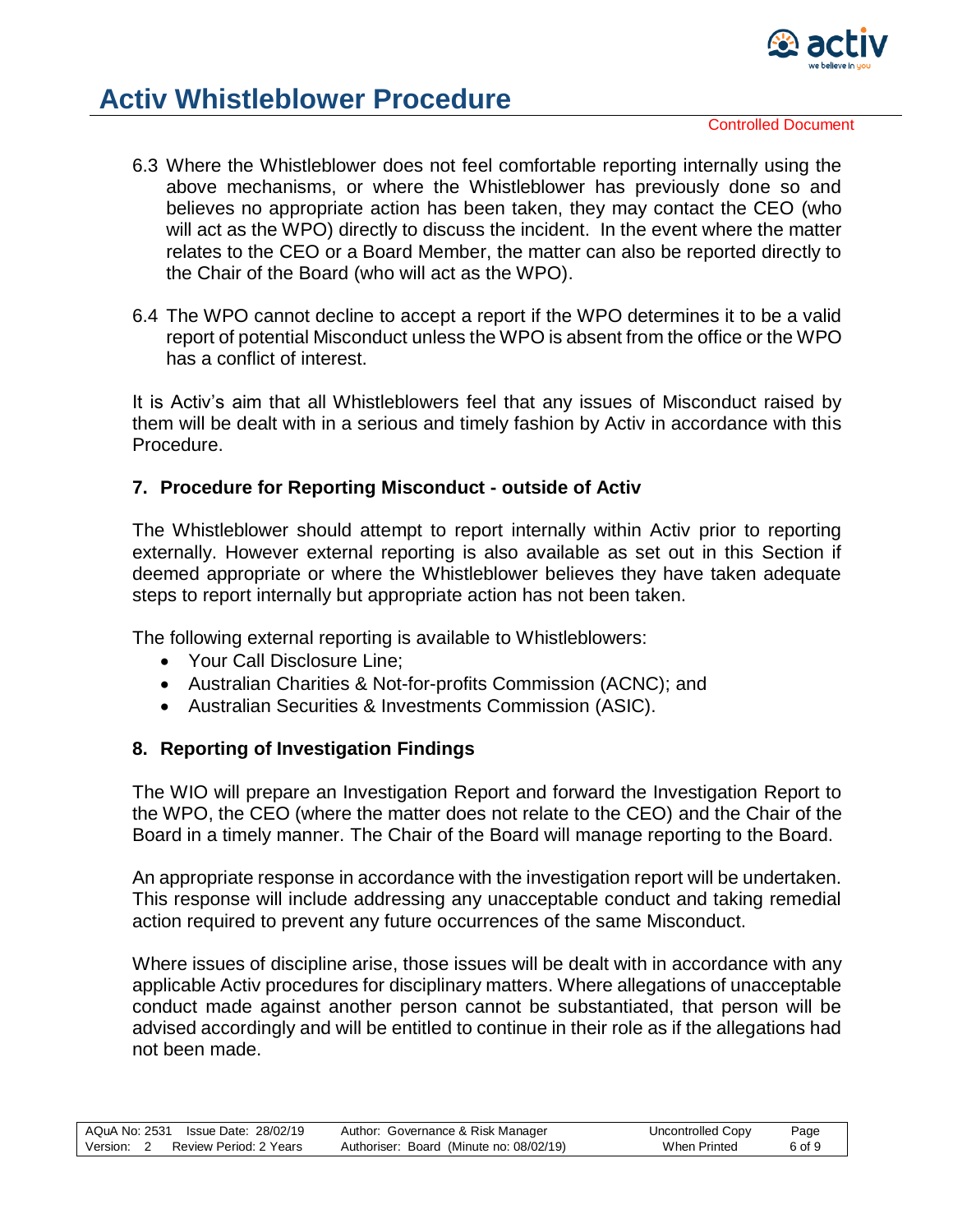

### <span id="page-6-0"></span>**9. Whistleblower Anonymity**

Once a report of Misconduct by a Whistleblower has been accepted by a WPO as warranting further investigation under this Procedure, the identity of the Whistleblower will be kept strictly confidential unless:

- (a) The Whistleblower consents to the disclosure;
- (b) It is required by law;

(c) It is necessary to prevent or lessen a serious threat to a person's health or safety;

- (d) It is necessary to protect or enforce Activ's legal rights or interests; or
- (e) It is necessary to defend any claims.

Where the Whistleblower has requested anonymity under this Procedure, the WPO and the WIO will not directly disclose the identity of the Whistleblower and will take all reasonable precautions to ensure that no information is released that would identify the Whistleblower. A risk assessment will be undertaken with the Whistleblower in relation to any potential impacts of reporting the Misconduct to ensure necessary steps are taken to afford safeguard protections. This is particularly important where a Whistleblower's current working environment will be the subject of the investigation.

#### <span id="page-6-1"></span>**10.Whistleblower Protection**

A Whistleblower will not be penalised or personally disadvantaged because they have reported a conduct that is genuine under this Procedure. Activ will not tolerate any instances of legitimate Whistleblowers being:

- (a) dismissed;
- (b) demoted;
- (c) subject to any form of unfair practices, harassment or persecution;
- (d) subject to any current or future bias; or
- (e) discriminated against.

A Whistleblower who believes he or she, or his or her immediate family, has been the victim of any of the above by reason of their status as a Whistleblower, should immediately report the matter to the WPO. Where an incident of this nature occurs, a report can be made pursuant to this Procedure or the Respect in the Workplace Policy.

Any Activ staff, employee, director, contractor, consultant or volunteer who is found to have dismissed, demoted, harassed, or discriminated against a Whistleblower by reason of their status as a Whistleblower, may be subject to disciplinary measures.

| AQuA No: 2531 Issue Date: 28/02/19 | Author: Governance & Risk Manager       | Uncontrolled Copy | Page   |
|------------------------------------|-----------------------------------------|-------------------|--------|
| Version:<br>Review Period: 2 Years | Authoriser: Board (Minute no: 08/02/19) | When Printed      | 7 of 9 |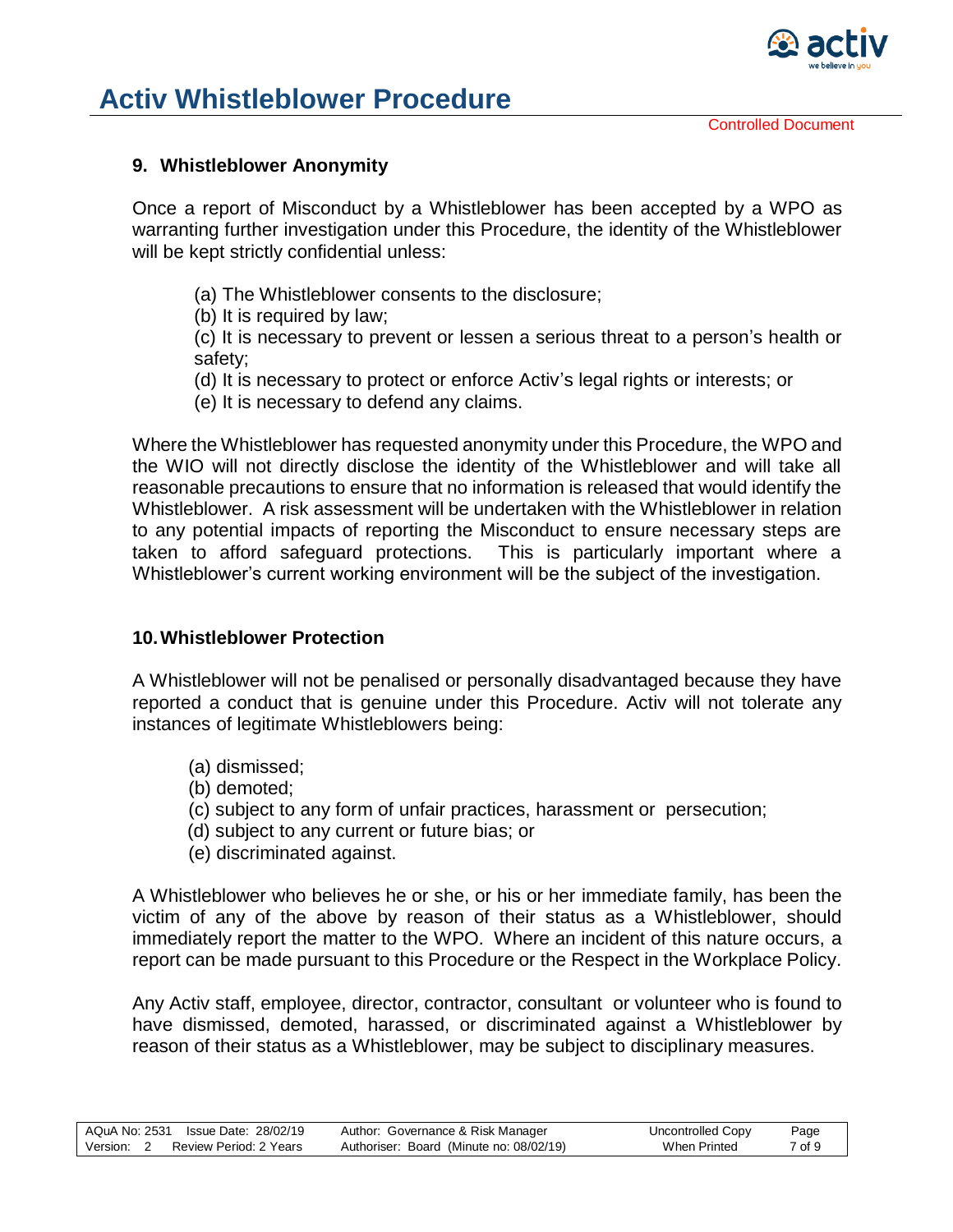

A Whistleblower who has been involved in the reported Misconduct may be provided with immunity or due consideration from Activ initiated disciplinary proceedings, by agreement with Activ. Activ however, has no power to provide immunity from criminal prosecution.

### <span id="page-7-0"></span>**11.Feedback and Communication with the Whistleblower**

Where possible, and assuming the identity of the Whistleblower is known, the Whistleblower will be kept informed of the outcome of the investigation of his or her report by the WPO and/or the WIO, subject to privacy and confidentiality considerations.

All Whistleblowers must maintain confidentiality of all such reports, and not disclose details to any person.

### <span id="page-7-1"></span>**12.False Misconduct Reports**

Where it is established that a Whistleblower has made a report of Misconduct pursuant to this Procedure where he or she knew, or ought to have known, that the allegation of Misconduct was false (including where the allegation has been made maliciously, vexatiously or without any reasonable basis), then the Whistleblower will be subjected to disciplinary proceedings, which may result in being summarily dismissed from his or her employment with Activ or having his or her contract with Activ terminated.

Whilst not intending to discourage Whistleblowers from reporting conduct of genuine concern, Whistleblowers must ensure as far as possible, that reports are factually accurate, complete, from first hand knowledge, presented in an unbiased fashion (and any possible perception of bias of the Whistleblower is disclosed), and without material omission.

### <span id="page-7-2"></span>**13.Document Retention and Confidentiality**

All information, documents, records and reports relating to the investigation of a reported incident of Misconduct will be confidentially stored and retained by Activ in an appropriate and secure manner and will be retained for a period of 6 years from the date on which the report of Misconduct was made to the WPO using a Misconduct Report Form. Details relating to any individuals involved in investigations (including the Whistleblower) will remain confidential.